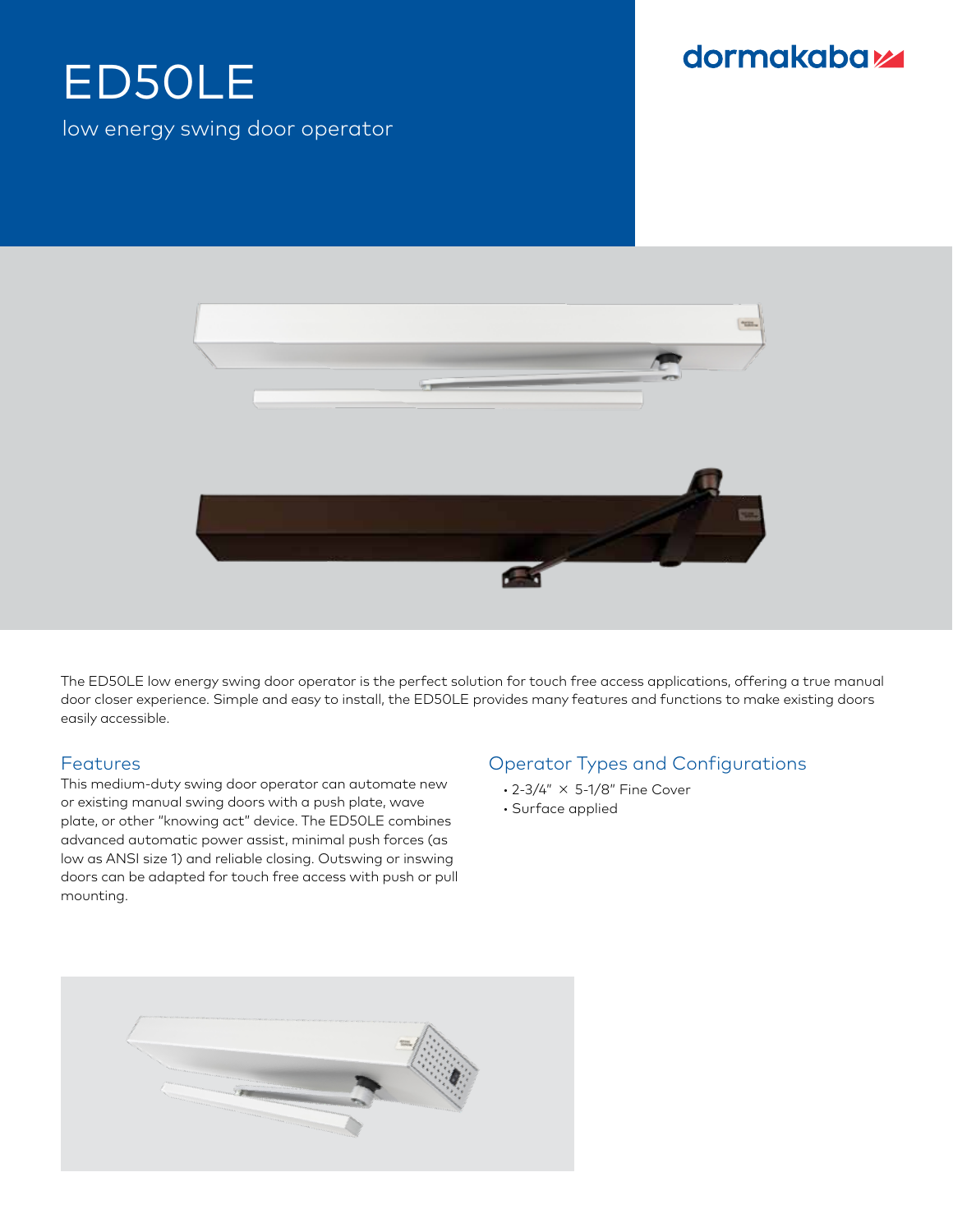## ED50LE technical specifications

| Configuration                                             |                    |                                                          |                                                      |
|-----------------------------------------------------------|--------------------|----------------------------------------------------------|------------------------------------------------------|
| Header dimensions<br>$(H \times D \times L)$              |                    | 2-3/4" x 5-1/8" x 34" (Fine)                             |                                                      |
| Operator weight                                           |                    | 26.5 lb                                                  |                                                      |
| Internal power supply<br>available for accessories        |                    | 24 volts DC ± 5% 1.5 A                                   |                                                      |
| Maximum door opening<br>angle                             |                    | 110° (door stop recommended)                             |                                                      |
| Maximum wire size                                         |                    | <b>16 AWG</b>                                            |                                                      |
| Maximum door weight                                       |                    | 220 lb at 48" door width                                 |                                                      |
| Door width                                                |                    | Minimum 28"<br>Maximum 48"                               |                                                      |
| Axle extensions                                           |                    | 13/16" (20 mm)<br>1-3/16" (30 mm)<br>2-3/8" (60 mm)      |                                                      |
| Reveal depth for pull arm                                 |                    | 1-3/16" (30 mm)                                          |                                                      |
| Reveal depth for standard<br>push arm                     |                    | 0 to 9-3/4"                                              |                                                      |
| Handing                                                   |                    | Non-Handed                                               |                                                      |
| <b>Required operating conditions</b>                      |                    |                                                          |                                                      |
| Ambient temperature                                       |                    | 5°F to 122°F                                             |                                                      |
| Power supply                                              |                    | 115 volts AC ± 10%, 50/60 Hz Maximum<br>3.3 Amps, (SELV) |                                                      |
| Branch circuit protection<br>(provided by others)         |                    | Maximum 15 Amps,<br>dedicated branch circuit             |                                                      |
| Protection class                                          |                    | NEMA <sub>1</sub>                                        |                                                      |
| Power wiring:<br>black, white, bare copper<br>(ground)    |                    | Maximum 12 AWG                                           |                                                      |
| Operating noise                                           |                    | Maximum 50 db(A)                                         |                                                      |
| Inputs                                                    |                    |                                                          |                                                      |
| Activation<br>inputs                                      | X4*                | Interior,<br>exterior                                    | Normally open contact                                |
| Safety sensors                                            | X5                 | Swing, approach sides, normally closed<br>contact        |                                                      |
| Night/bank<br>(intercom<br>system)                        | X10<br>57, 57a     | 8 to 24 volts DC/volts AC + 5%                           |                                                      |
| Night/bank<br>(key switch)                                | <b>X1</b><br>35, 3 | d2<br>parameter                                          | Configure for<br>Normally Open or<br>Normally Closed |
| Deactivation of<br>drive function                         | Х6<br>4, 4a        | d1<br>parameter                                          | Configure for<br>Normally Open or<br>Normally Closed |
| <b>Operating specifications</b>                           |                    |                                                          |                                                      |
| Automatic closing torque,<br>lbf-ft <sup>2</sup>          |                    | Minimum<br>14.8 lb f                                     | Maximum<br>$49$ lb f                                 |
| Manual closing torque,<br>$lbf$ -ft <sup>2</sup>          |                    | Minimum<br>9.6 lb f                                      | Maximum<br>27.3 lb f                                 |
| Maximum opening speed,<br>degrees per second <sup>1</sup> |                    | $27\%$                                                   |                                                      |
| Maximum closing speed,<br>degrees per second <sup>1</sup> |                    | $27\%$                                                   |                                                      |

#### **Door closer modes** Automatic mode Door opens automatically following pulse generation by a knowing act device or by push/pull. Push-N-Go mode Door opens automatically following a slight manual movement of the door. Power assist **Available only in door closer mode**, manual opening drive support is automatically adjusted to operator size. **Integrated functions** Opening force N (lbf) **Fo** parameter Minimum 20 lbf (4.5) Maximum 60 lbf  $(13.5.5)$ Manual closing force N (lbf) **Fc** parameter Minimum 20 lbf (4.5) Maximum 60 lbf (13.5.5) Maximum opening speed, degrees per second <sup>27</sup>°/s May be limited by door weight after Maximum closing speed, learning cycle. degrees per second 27 °/s **Hold open time** Automatic opening **dd** parameter 0 to 30 seconds Night/bank **dn** parameter 0 to 30 seconds Manual opening **do** parameter 0 to 30 seconds Door blocking behavior **hd** parameter Automatic, manual door modes Electric strike delayed opening for locking mechanism **Ud** parameter 0 to 4 seconds Door status **X7** 97, 98, 99 **Sr** parameter Door closed Door open Door closed, locked Common Normally Open Normally Closed Locking device feedback **X3** 43,3 Motor lock Wind load control, maximum **Fo, Fc** parameters 22.5 lb f 100 N Voltage independent braking circuit Adjustable with potentiometer LED status indicators Service manual Green Red Yellow 24 Vdc power Error codes Service interval Program and Exit Only switches Auto, Close, Open, Exit Only; Off, On User interface 4-button keypad, 2-digit display TMP, temperature management program Service manual Overload protection IDC, initial drive control Driving phase optimization Cycle counter **CC** parameter 0 to 1,000,000 Power assist function **hA**, **hF**, **hS** parameters Drive support for manual opening door Push & go function **PG** parameter Auto opening of door at 4° open

#### **NOTES**

**<sup>1</sup>** Speeds automatically limited depending on door weight, set during learn cycle.

**<sup>2</sup>**In push version of slide channel with track installation type, forces are reduced by approximately 33%.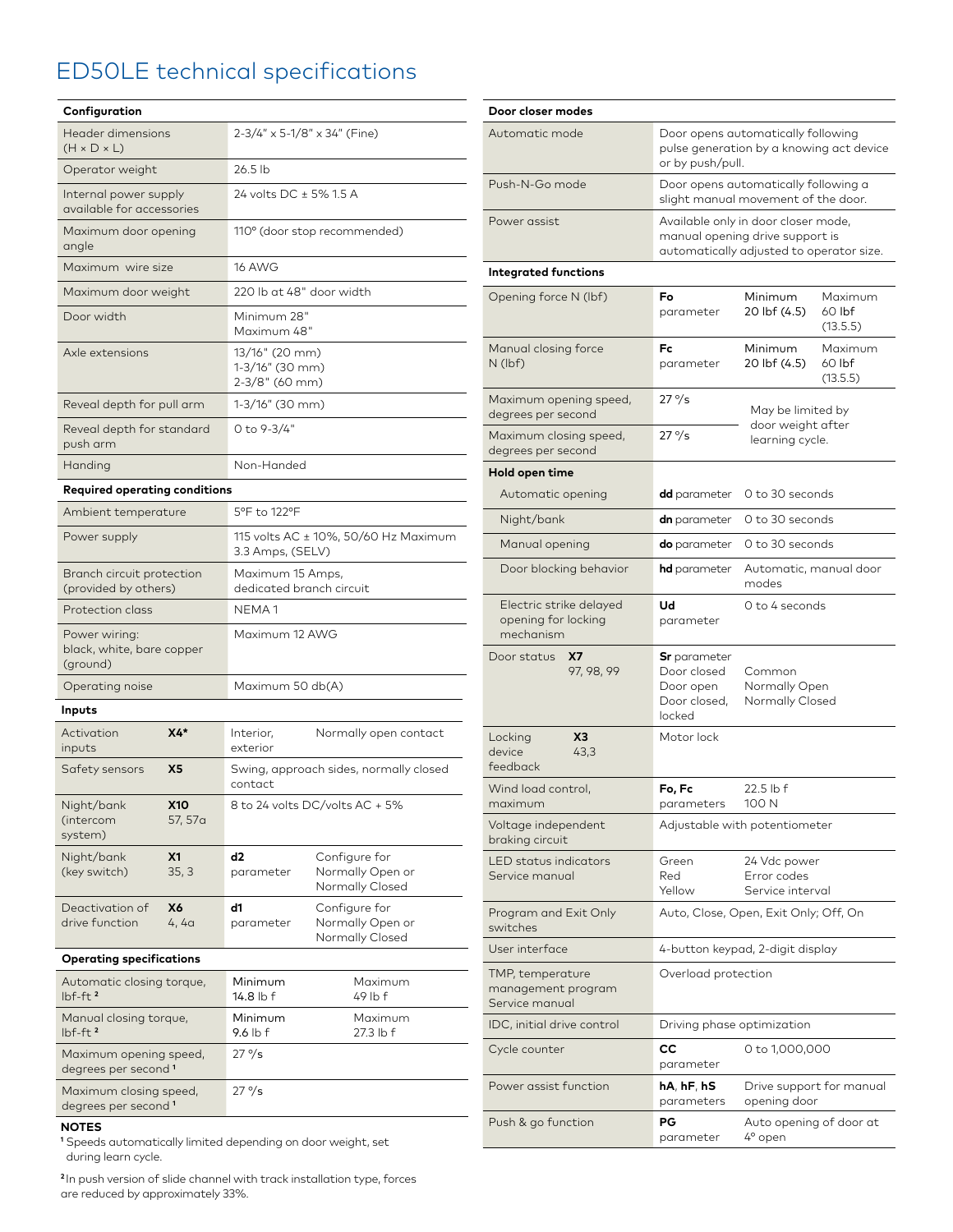## **Standards of compliance**

Upon installation in conformance to manufacturers directives, the ED50LE can be configured to meet ANSI/BHMA A156.19,  **9/16" (15) 5-1/8" (130) FIXED FILLER AS NEEDED** U.S. Standard for Power Assist and Low Energy Power Operated Doors. **BY OTHERS**

### Low energy power operated door

A door fitted with an ED50LE operator that opens the door upon receipt of a knowing act activating signal, does not generate more kinetic energy than specified in ANSI A156.19, and includes provisions to reduce the chance of user injury or **(150) ARM CLEARANCE (BOTTOM OF**  entrapment. In an A156.19 application, this is achieved utilizing the folllowing design factors: **(BOTTOM OF OPERATOR) OPERATOR)**

- **Reduced dynamic door panel contact forces** cea aynan
- Reduced static door panel contact forces
- Time delays
- Low opening and closing speeds
- Force limitations
- Signage
- Presence sensors (optional)

## **PLAN VIEW** ED50LE Fine Cover surface applied

### Plan view

Single push operator Left hand door shown (right hand opposite)

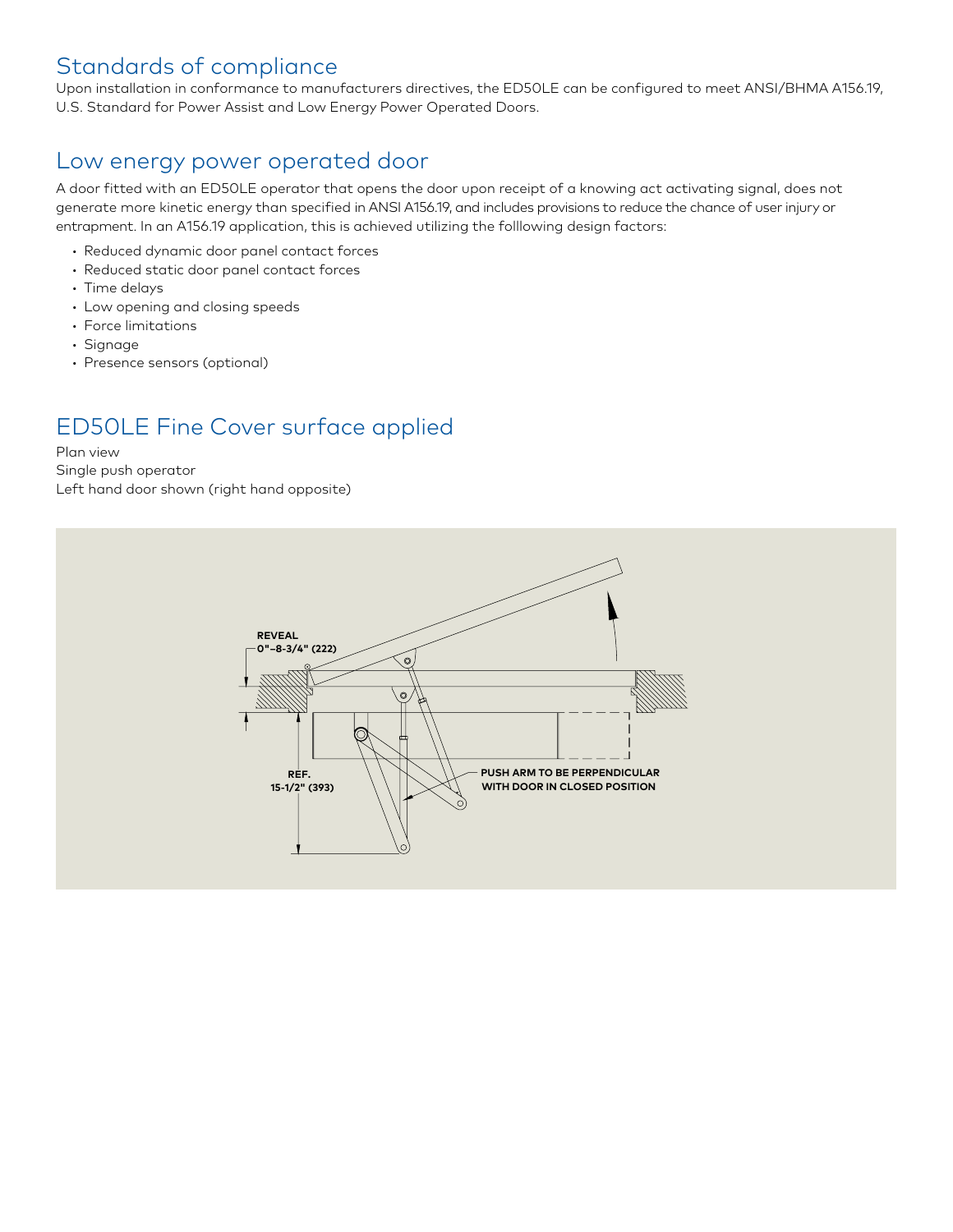## ED50LE Fine Cover surface applied

Section view

Push operator

Left hand door shown (right hand opposite)



Elevation view Single Push operator Left hand door shown (right hand opposite)

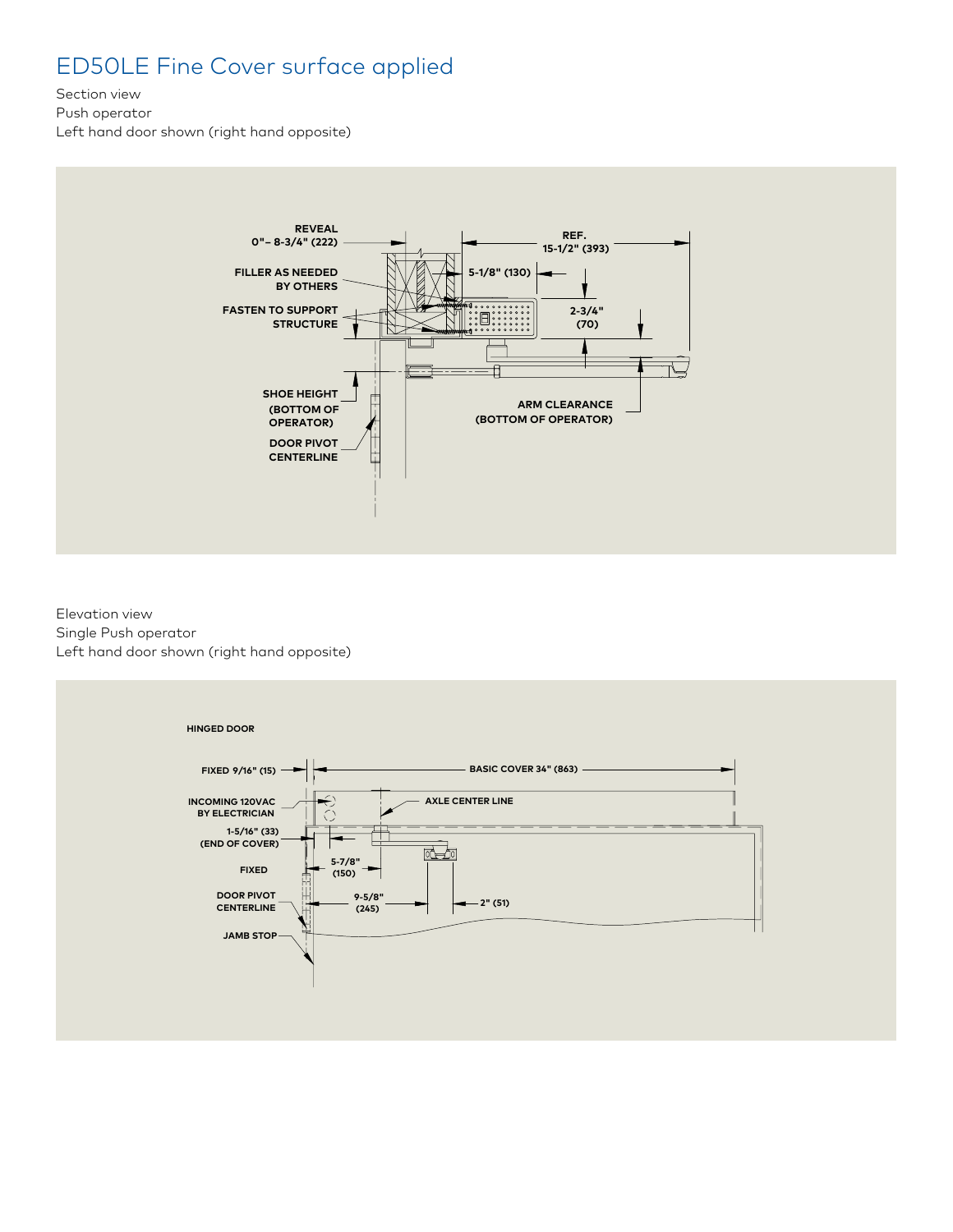## ED50LE Fine Cover surface applied

Plan view

Single pull operator Right hand door shown (left hand opposite))



#### Section view Pull operator Right hand door shown (left hand opposite)e)



Elevation view Single pull operator Right hand door shown (left hand opposite)